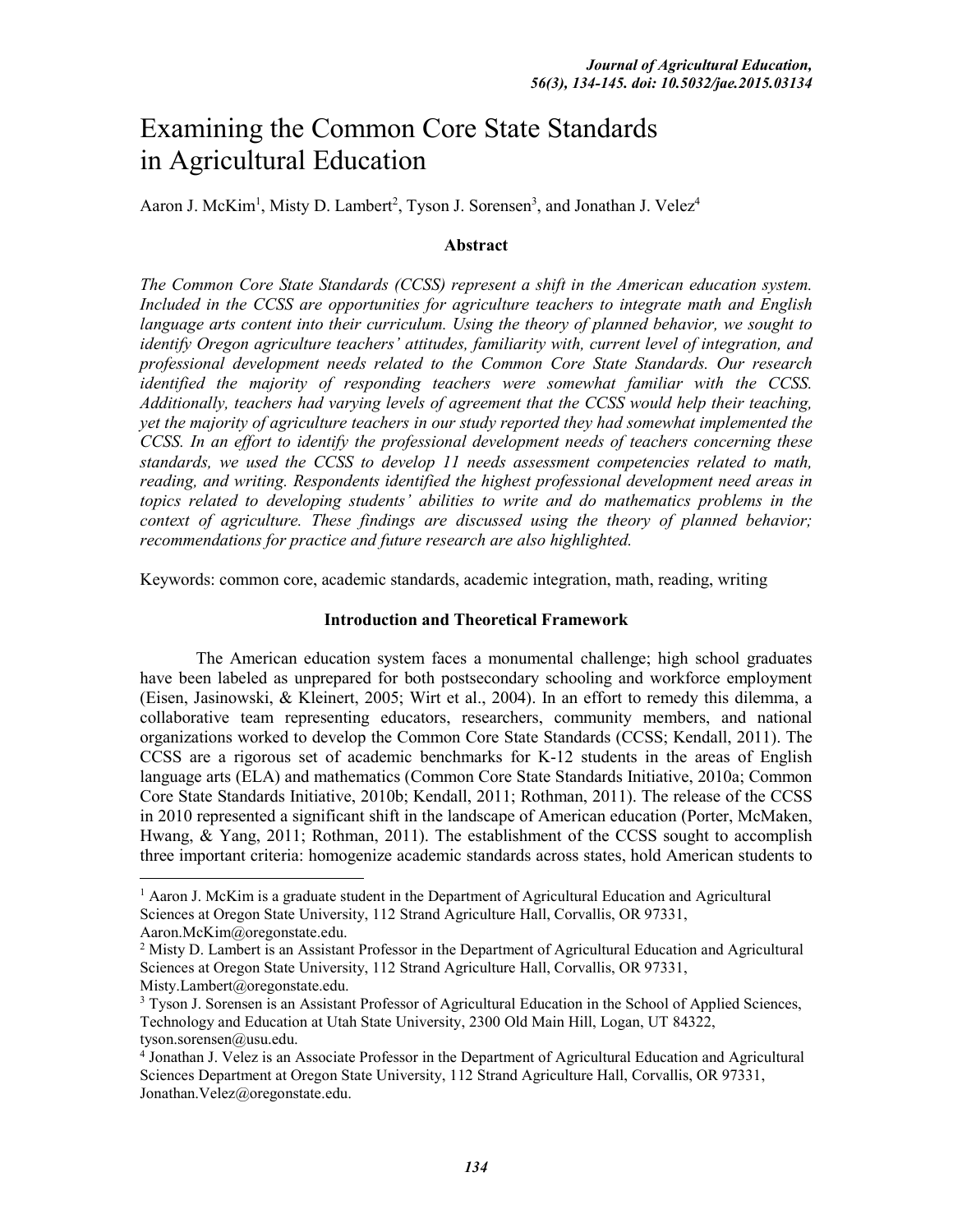the same high academic standards as students in academically exceptional countries, and prepare students to be successful in postsecondary education and a global workforce (Kendall, 2011).

As of 2013, 44 states had adopted the CCSS (Achieve, 2013). Those states that had not adopted the CCSS included Alaska, Nebraska, North Carolina, and Texas. Indiana had previously adopted the standards, but opted out in 2014. Minnesota had adopted the English language arts standards, but had not adopted the mathematics standards (Achieve, 2013). Within each of the 44 adopting states a unique timeline for adoption was established, with some states fully implementing the CCSS as early as the 2011-2012 school year and other states fully implementing the standards during the 2014-2015 school year, with the latter group including Oregon, in which this research was conducted (Achieve, 2013).

One important consideration, especially for the agricultural education profession, is the implementation of the CCSS in subject areas other than math and ELA. The mathematics CCSS are written to guide the development of students' mathematics skills within typical math subject areas (Common Core State Standards Initiative, 2010b). However, included in the mathematics CCSS are standards for mathematical practice, which "describe varieties of expertise that mathematics educators at all levels should seek to develop in their students" (Common Core State Standards Initiative, 2010b, p. 6). Disciplines like agricultural education, which include mathematics principles in their curriculum (Stripling, Roberts, & Stephens, 2014), may consider the adoption of these standards to help inform their integrated teaching (Meeder  $\&$  Suddreth, 2012; Pearson et al., 2010). The ELA CCSS take a more direct route to guide the teaching of ELA content outside of traditional ELA classrooms. Included in the ELA CCSS are specific reading and writing competencies for science and technical subjects (Common Core State Standards Initiative, 2010a).

Research highlights career and technical education as a viable context for increasing students' knowledge in math and ELA (Pearson et al., 2010). Furthermore, agricultural education has been identified as an applicable context for the integration of traditional core academic content (Edwards & Ramsey, 2004; Myers & Dyer, 2004; Nolin & Parr, 2013; Phipps, Osborne, Dyer, & Ball, 2008). The effectiveness of agricultural education as a method for developing students' math and ELA skills can be found in a 2013 study conducted by Nolin and Parr. This research identified a positive relationship between the number of agriculture courses students had taken and their mathematics and ELA scores on a standardized exam. Furthermore, a pair of studies identified career and technical education teachers who intentionally integrated core academic subject matter into their curriculum were more effective in developing the math (Pearson et al., 2010) and ELA (Park, 2012) skills of their students. These studies highlight the importance of the teacher's decision to integrate traditional core academic content in building the math and ELA skills of their students.

While research identifies the importance of the agriculture teacher in the success of their students learning math and ELA content, there exists a dearth of studies in agricultural education exploring agriculture teachers' perceptions of math and ELA integration, even outside the context of the CCSS (Park & Osborne, 2006). Although agricultural education teachers' attitudes toward the CCSS have not previously been explored, research outside of agricultural education has investigated the topic. A 2013 study conducted by the Editorial Projects in Education Research Center [EPE] sought to describe practicing teachers' familiarity with, attitudes toward, implementation of, and preparedness to teach the CCSS. This study identified that 78% of responding teachers were familiar with the mathematics standards and 92% of teachers were familiar with the ELA standards. Although teachers were familiar with the standards, they had not participated in an abundance of professional development experiences related to the CCSS. Nearly one-third of respondents in this study reported spending one day or less in professional development related to the implementation of the CCSS. Furthermore, the majority of responding teachers, 56%, identified the curriculum they were using was not aligned with the CCSS. Overall, teachers in the EPE study felt ill-prepared to teach the CCSS, especially to English-language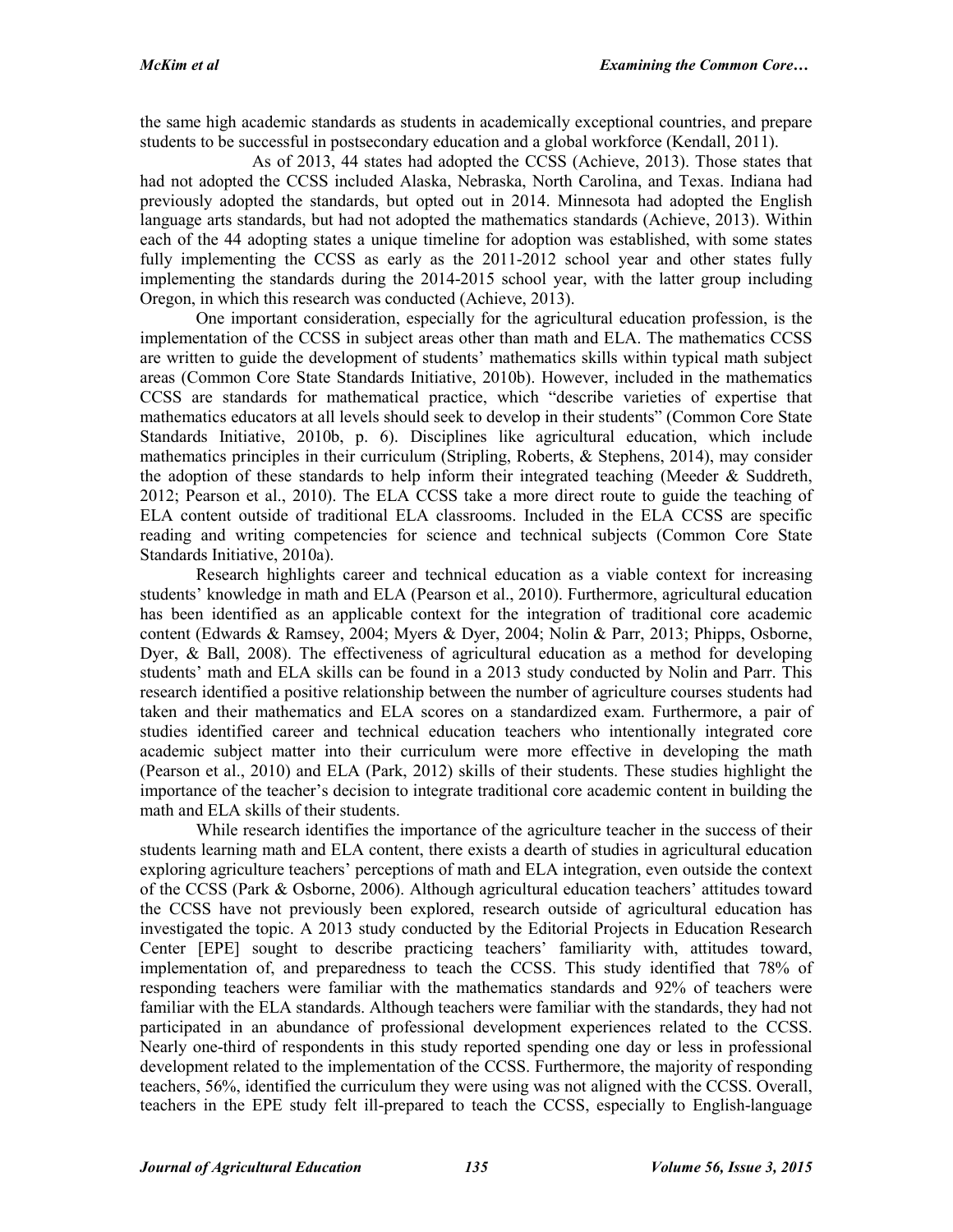learners and students with learning disabilities. However, 76% of teachers in the study remained optimistic that the implementation of the CCSS would improve their teaching strategies, and 87% of teachers reported they had already partially or fully implemented the CCSS into their teaching (EPE, 2013).

The goal of this study was to explore Oregon agriculture teachers' attitudes toward math and ELA integration through the CCSS. The theoretical foundation for this investigation was the theory of planned behavior (Ajzen, 1991). The theory of planned behavior is commonly used to understand human behavior. Within agricultural education, the theory of planned behavior has been used to explore the attitudes and beliefs of principals (Kalme & Dyer, 2000), counselors (Thompson Jr. & Russell, 1993), parents (Osborne & Dyer, 2000; Thompson Jr. & Russell, 1993) and students (Osborne & Dyer, 2000; Thompson Jr. & Russell, 1993) toward agricultural education. Additionally, researchers in agricultural education have used the theory of planned behavior to explore preservice teachers' perceptions of barriers to integrating science in their classroom (Thoron & Myers, 2010).

The theory of planned behavior was developed from the theory of reasoned action (Ajzen & Fishbein, 1980). One primary difference separates the two theories. The theory of planned behavior includes perceived behavioral controls as a predictor of behavior intention and behavior (Ajzen, 1991). In addition to perceived behavioral controls, this theory identifies two other determinants to an individual's intention to behave a certain way: attitude toward behavior and subjective norms (see Figure 1; Ajzen, 1991). Ajzen defines an individuals' attitude toward the behavior as "the degree to which a person has a favorable evaluation or appraisal of the behavior in question" (1991, p. 188). The second predictor of behavioral intention, subjective norms, refers to the pressure to behave a certain way established by members of society. The final predictor of behavioral intention, as identified by Ajzen, is perceived behavioral control. This is an individual's perception of the barriers to executing a certain behavior. Perceived behavioral control can reflect negative consequences of past behavior or roadblocks anticipated when considering new behaviors.



*Figure 1.* Theory of planned behavior (Ajzen, 1991).

Our study was conducted among Oregon agriculture teachers; all teachers in Oregon were expected to begin implementation of the CCSS during the 2014-2015 school year (Achieve, 2013). Our study sought to explore these agriculture teachers' attitudes toward the implementation of the CCSS in their curriculum. By exploring agriculture teachers' attitudes toward the CCSS, we sought to provide evidence of teachers' behavioral intentions concerning the implementation of the CCSS during the 2014-2015 school year. Additionally, we sought to describe teachers' current level of CCSS integration in their curriculum as well as the professional development needs agriculture teachers identified related to ensuring students' success in meeting rigorous mathematics and ELA standards.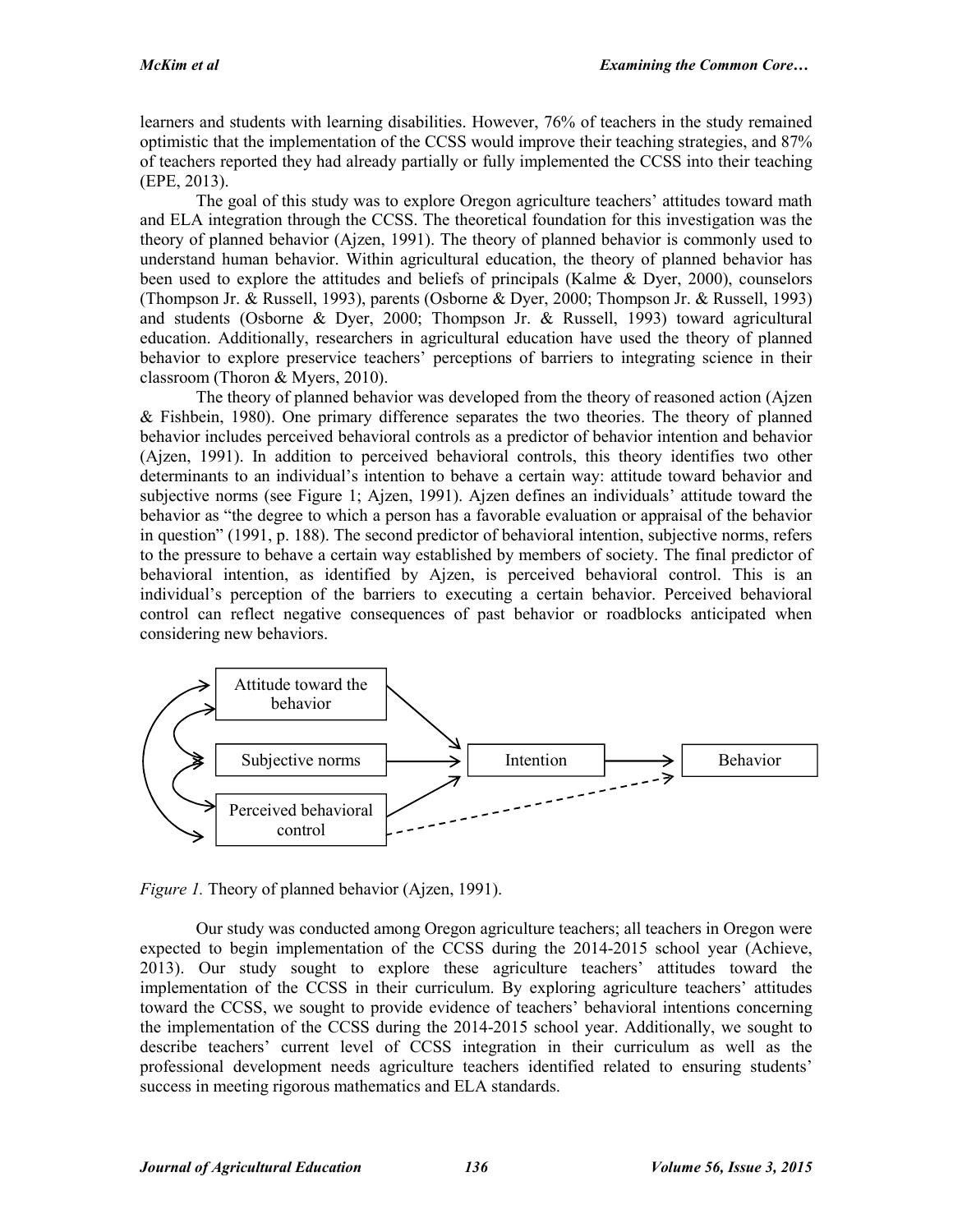#### **Purpose and Objectives**

The purpose of this research was to describe Oregon agriculture teachers' attitudes, familiarity, level of implementation, and professional development needs related to the CCSS. With the impetus of the CCSS being to develop high school graduates' preparedness for postsecondary education and a global workforce (Kendall, 2011), research into agricultural education teachers' perceptions related to implementation of these standards addresses National Research Agenda priority 3, "Sufficient Scientific and Professional Workforce That Addresses the Challenges of the 21st Century" (Doerfert, 2011, p. 9). In order to accomplish the purpose of this research, four objectives were developed. These research objectives were:

- 1. Describe agriculture teachers' familiarity with the CCSS;
- 2. Describe agriculture teachers' attitudes toward the CCSS;
- 3. Describe agriculture teachers' reported incorporation of the CCSS in their teaching; and
- 4. Describe agriculture teachers' perceived professional development needs related to teaching the reading, writing, and math CCSS.

#### **Methods**

The target population for this study included all school-based agriculture teachers in Oregon  $(N = 111)$  during the 2013-2014 school year, a year prior to statewide implementation of the CCSS. We obtained the names and contact information of agriculture teachers using the 2013- 2014 Oregon agriculture teacher directory. A panel of experts in the field of agricultural education vetted the information in the directory to ensure its accuracy. Inasmuch as we attempted a census, we made no attempt to generalize the findings beyond the population of teachers in Oregon during the 2013-2014 school year.

The questionnaire was composed of three parts: perspectives about the CCSS, CCSS professional development needs, and teachers' demographic information. Perspectives about the CCSS were assessed by a modified version of the National Survey of Teacher Perspectives on the Common Core survey instrument (EPE, 2013). This instrument was designed to identify teachers' familiarity with, attitude toward, and current incorporation level of the CCSS. The second portion of the questionnaire, the CCSS needs assessment, was developed by the researchers. This needs assessment was developed based on the Borich (1980) needs assessment model to assess the perceived ability and importance for a total of 11 competencies related to math and ELA integration in agricultural education as prescribed by the CCSS. In order to accomplish this, the 28 CCSS relevant to agricultural educators were pared down to 11 succinctly written items. This step was critical to increase response rate by reducing respondent burden.

Individual needs assessment items for the ELA portion of the CCSS needs assessment were developed using the CCSS in writing and reading for science and technical subjects (Common Core State Standards Initiative, 2010a). Both the ELA reading and writing components of the CCSS include ten standards grouped into four larger themes. These larger themes were analyzed by the researchers, and one needs assessment item was developed based upon the combination of standards within the different themes. For example, one theme within the ELA reading CCSS is *Key Ideas and Details*, the CCSS needs assessment item we developed from this theme stated: "Develop students' ability to identify the central idea as well as details when reading Agricultural Science and Technology (AST) texts."

Individual items for the mathematics portion of the CCSS needs assessment were developed for agriculture teachers using the eight standards for mathematical practice found in the CCSS (Common Core State Standards Initiative, 2010b). The eight standards for mathematical practice were combined into three themes by the researchers. From these three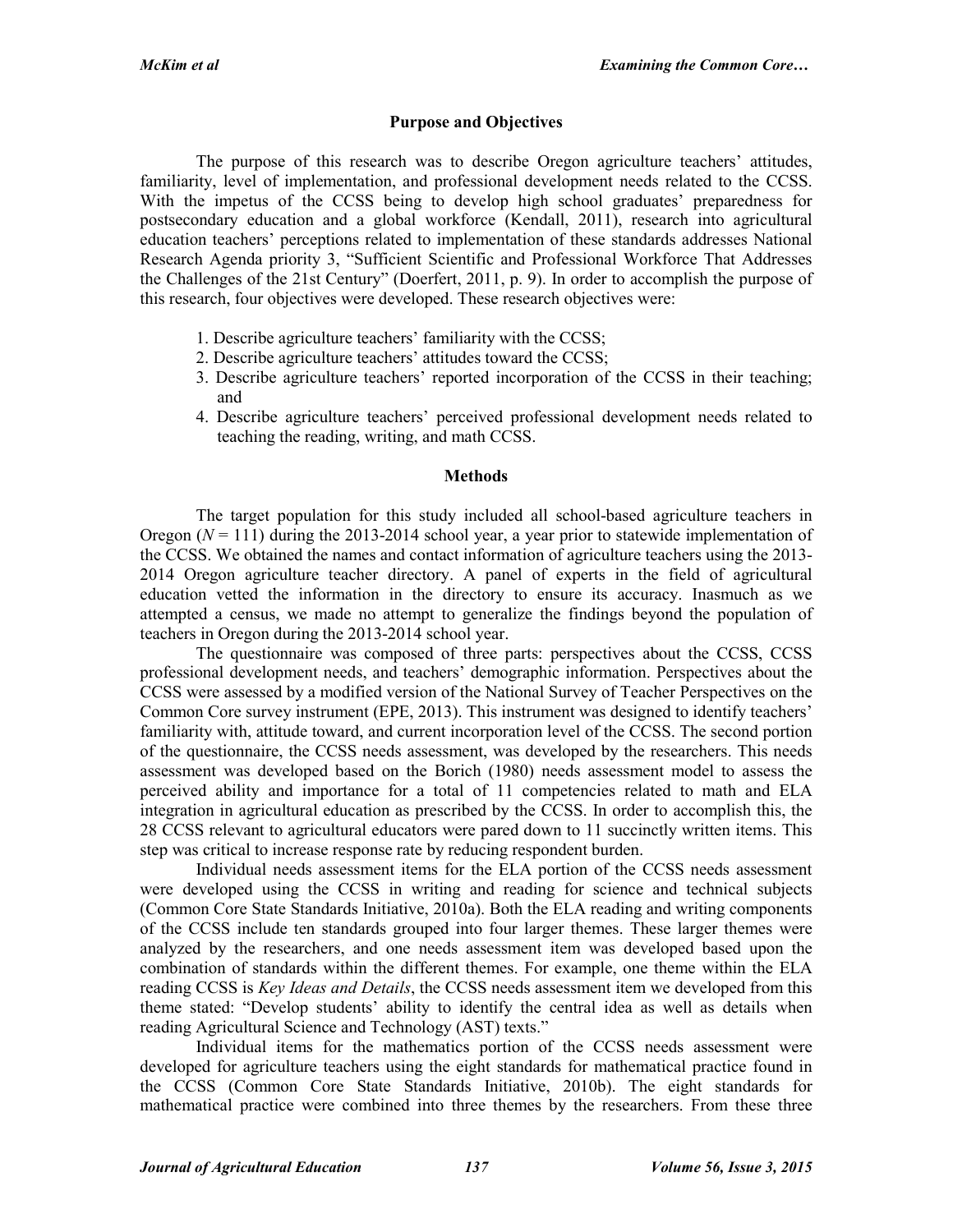themes, individual items were developed for the CCSS needs assessment. For example, the theme "problem solving" was constructed from the following objectives: make sense of problems and persevere in solving them, use appropriate tools strategically, and attend to precision when solving problems. Once the eight mathematics standards were categorized into three groups, we developed an individual needs assessment item that reflected the purpose of the standards in each group. For the problem solving theme, the following item was developed: "Develop students' ability to correctly solve AST-related math problems."

The final CCSS needs assessment included 11 items that were categorized into three subscales: "Reading" (four items), "Writing" (four items), and "Mathematics" (three items). Teachers were asked to rate their perceived importance and perceived ability for each of the 11 competencies using a five-point Likert-type scale ranging from 1 "Very Low" to 5 "Very High." A panel of experts in the field of agricultural education established face and content validity for the instrument. A post-hoc reliability analysis revealed the Reading (Cronbach's alpha = .84), Writing (Cronbach's alpha = .91), and Mathematics (Cronbach's alpha = .95) subscales had acceptable reliability.

We administered the survey instrument and collected data in December of 2013, approximately nine months prior to full implementation of the CCSS in Oregon. The survey was administered through the online program Qualtrics. We made five points of contact with participants to elicit responses (Dillman, 2000). The first point of contact was a notification email, the three subsequent points of contact were e-mails requesting participation in the research study. The final point of contact was a phone call to individuals who had not yet responded. A total of 80 useable responses were completed, yielding a 72% response rate. An independent samples *t*-test was used to check for non-response error by comparing participants who responded after the final two points of contact (late respondents;  $n = 31$ ) and those who responded prior to the final two points of contact (on-time respondents;  $n = 49$ ) (Lindner, Murphy, & Briers, 2001; Miller & Smith, 1983). We found no statistical differences between on-time and late respondents for items within the perceptions of the CCSS and the perceived CCSS needs. Therefore, we considered non-response error to be insignificant to this study (Lindner et al., 2001; Miller  $\&$ Smith, 1983).

We analyzed the data using the Statistical Package for the Social Sciences (SPSS) version 20. The first three objectives were descriptive in nature; therefore, we reported the results as frequencies and percentages. To accomplish research objective four, we calculated mean weighted discrepancy scores (MWDS) for each of the 11 CCSS competencies among responding teachers. First, a discrepancy score was calculated for each teacher by subtracting their perceived ability score from their perceived importance score for each item. Then, a weighted discrepancy score was calculated by multiplying their discrepancy score by the mean importance rating for each competency. Finally, the MWDS was calculated by taking the sum of the weighted discrepancy scores across respondents and dividing by the number of respondents. The MWDS were ranked in order to identify the top in-service need for the different CCSS competencies.

# **Findings**

Respondents to this questionnaire had, on average, 11 years of teaching experience. The largest proportion of teachers identified themselves as first year agriculture teachers (11%). A total of 27 teachers (36%) identified that they were in their first five years of teaching agriculture. Just over half the respondents (53%) were male. Eighty percent of the responding teachers identified attending a traditional agriculture teacher training program. The majority of respondents (52%) indicated they were certified to teach the CASE curriculum, with the most common CASE certifications being in Plant Science and Agriculture, Food and Natural Resources (AFNR). Respondents indicated teaching a wide variety of agricultural education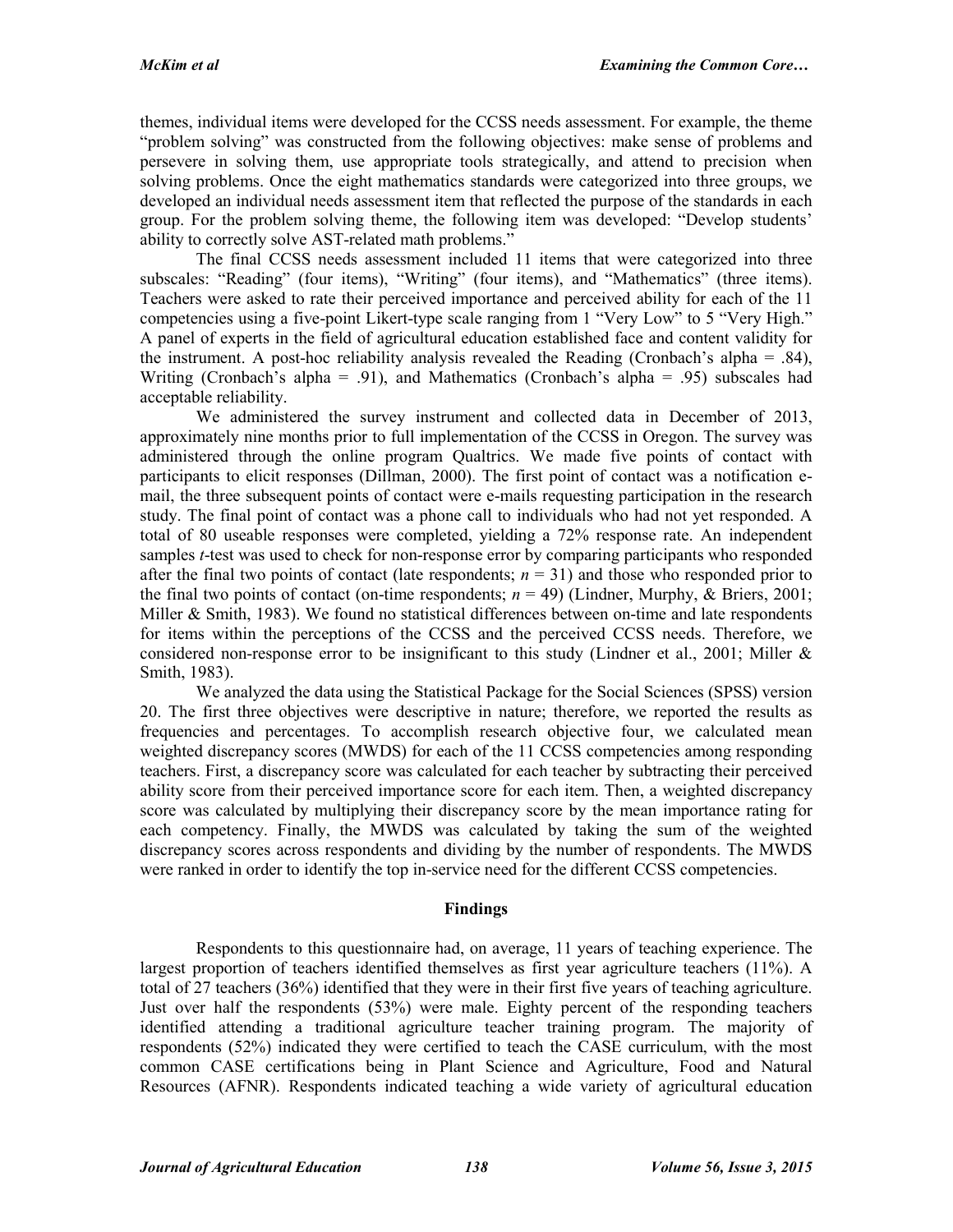content, with the most common classes taught being introductory classes in agricultural education, Plant Sciences, Animal Sciences, and Food Science.

The first objective of this study sought to describe agriculture teachers' familiarity with the CCSS (see Table 1). The majority of teachers reported being somewhat familiar with the CCSS for both ELA (63.29%) and Mathematics (60.76%). There were 10 (12.66%) teachers who indicated they were not familiar with the ELA CCSS and 16 (20.25%) teachers who indicated they were not familiar with the math standards. Alternatively, 19 (24.05%) teachers identified themselves as being very familiar with the ELA CCSS. A lower number of teachers  $(f = 15$ ; 18.99%) identified being very familiar with the mathematics CCSS.

Table 1

|                                                          | Not familiar |       | Somewhat<br>familiar |       | Very familiar |               |
|----------------------------------------------------------|--------------|-------|----------------------|-------|---------------|---------------|
| Item                                                     |              | $\%$  | f                    | $\%$  |               | $\frac{0}{0}$ |
| Level of familiarity with English<br>Language Arts CCSS. | 10           | 12.66 | 50                   | 63.29 | 19            | 24.05         |
| Level of familiarity with the<br>Mathematics CCSS.       | 16           | 20 25 | 48                   | 60.76 | 15            | 18.99         |

*Oregon Agriculture Teachers' Level of Familiarity with the CCSS*

For objective two, we sought to describe agriculture teachers' perceptions of the CCSS (see Table 2). Half of the responding teachers  $(f = 39; 50.00\%)$  indicated they slightly agreed that the CCSS would help improve their instructional practices while another  $25.64\%$  ( $f = 20$ ) indicated they strongly agreed with this statement. The last one-quarter of teachers disagreed with the statement that the CCSS would improve their teaching, or indicated they did not know.

When asked whether they had received adequate training around the CCSS, teachers were almost evenly split between slightly agree  $(f = 29)$  and slightly disagree  $(f = 27)$  with another 11 teachers indicating they strongly agreed and strongly disagreed they had received adequate training. A majority (62%) of teachers slightly ( $f = 30$ ) or strongly ( $f = 19$ ) agreed their curriculum materials were aligned with the CCSS. A majority of teachers also slightly  $(f=31)$  or strongly agreed  $(f = 15)$  they were prepared to teach the CCSS in their classrooms, while more than a third of Oregon agriculture teachers disagreed slightly (29.11%) or strongly (12.65%) they were prepared to teach the CCSS.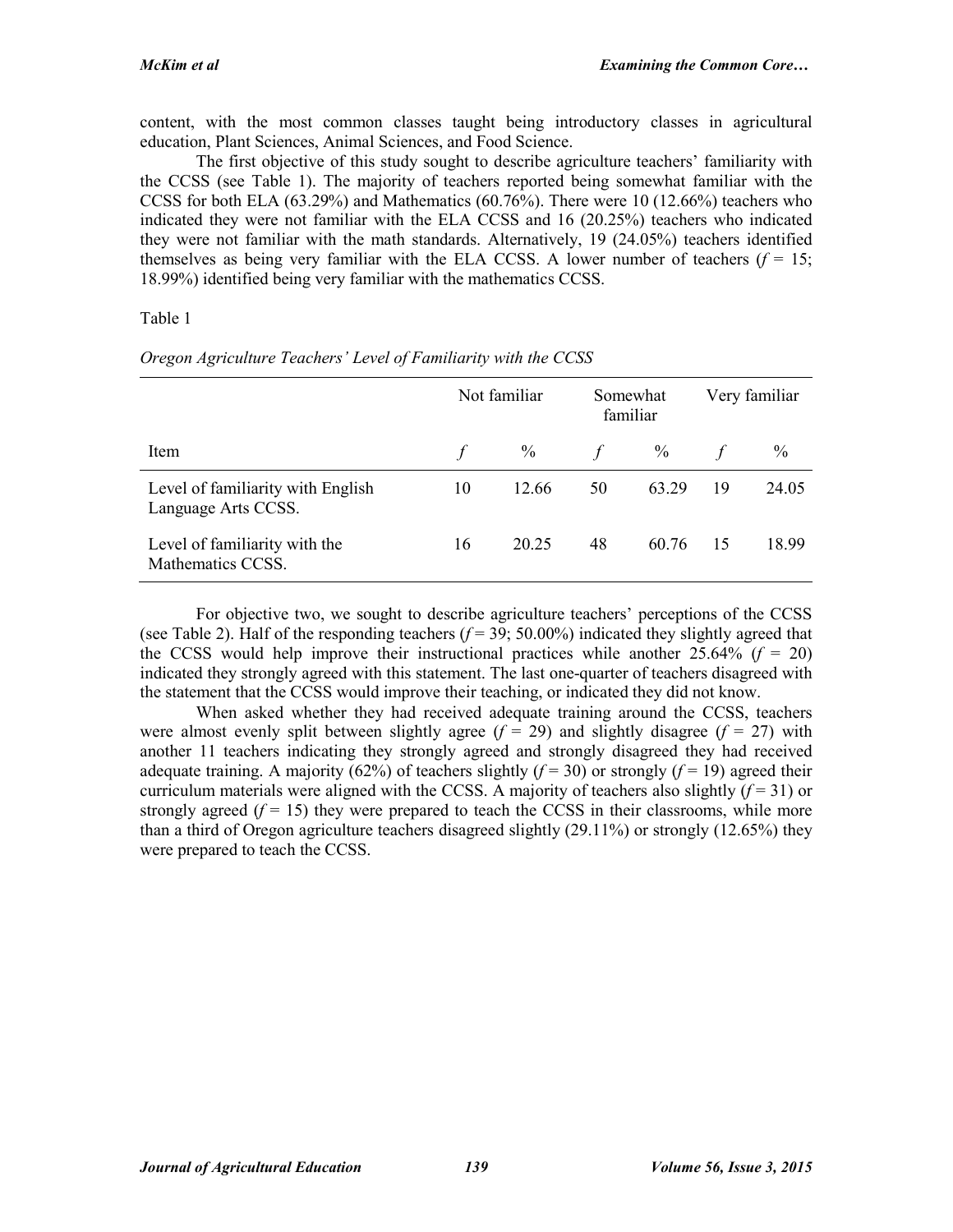# Table 2

#### **Question Strongly** disagree Slightly disagree Slightly agree Strongly agree Don't know *f* % *f* % *f* % *f* % *f* % In general, the CCSS will help me improve my own instruction and classroom practices. 3 3.84 10 12.82 39 50.00 20 25.64 6 7.69 I have received adequate training/ professional development related to the CCSS. 11 13.92 27 34.18 29 36.71 11 13.92 1 1.27 My curriculum materials are aligned with the CCSS. 4 5.06 21 26.58 30 37.97 19 24.05 5 6.33 I feel prepared to teach the CCSS to my students. 10 12.65 23 29.11 31 39.24 15 18.99 0 0.00

#### *Oregon Agriculture Teachers' Perceptions of the CCSS*

Objective three sought to describe agriculture teachers' incorporation of the CCSS into their teaching (see Table 3). A large majority  $(f = 65; 82.28%)$  of Oregon agriculture teachers reported they had incorporated the CCSS into some areas of their teaching, but not others. Six teachers (7.59%) reported no incorporation of the CCSS into their teaching and an equal number  $(f=6; 7.59%)$  indicated they did not know to what extent the CCSS were incorporated into their practice. There were only two teachers (2.53%), at the point of data collection, who reported full incorporation of the CCSS in their teaching.

# Table 3

|                                                         |   | Fully<br>incorporated<br>into all areas<br>of my teaching |    | Incorporated<br>into some<br>areas of my<br>teaching, but<br>not others | Not at all<br>incorporated<br>into my<br>teaching |               | I don't know |               |
|---------------------------------------------------------|---|-----------------------------------------------------------|----|-------------------------------------------------------------------------|---------------------------------------------------|---------------|--------------|---------------|
| Response                                                |   | $\frac{0}{0}$                                             |    | $\frac{0}{0}$                                                           |                                                   | $\frac{0}{0}$ |              | $\frac{0}{0}$ |
| Incorporation of the<br>CCSS into teaching<br>practice. | 2 | 2.53                                                      | 65 | 82.28                                                                   | 6                                                 | 7.59          | 6            | 7.59          |

*Oregon Agriculture Teachers Incorporation of the CCSS*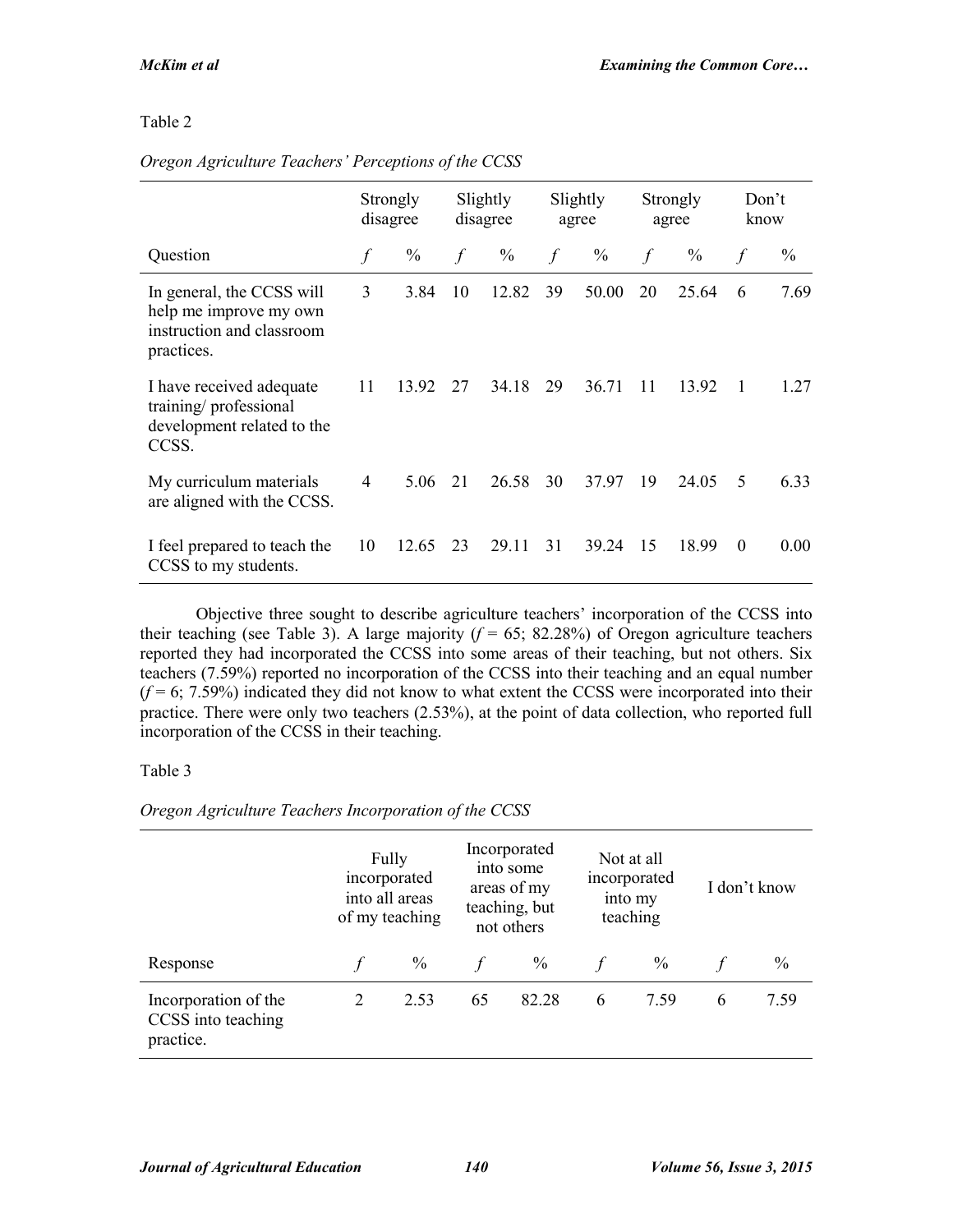Objective four sought to describe agriculture teachers' perceived professional development needs related to teaching the CCSS. The areas of highest need were identified through a combination of perceived importance and competence using mean weighted discrepancy scores (MWDS). We grouped the items into tables by CCSS areas (i.e. reading, writing, and math), individual items are reported from highest perceived need for professional development to the lowest.

As it relates to CCSS for reading, we found the highest perceived need for professional development was helping students identify the central idea and details when reading an Agricultural Science and Technology (AST) text. Even though this was the largest perceived need in reading, the MWDS was not high (MWDS  $= 1.86$ ) when compared to the perceived needs in math and writing (see Table 4). The lowest need in the area of reading was developing students' ability to identify the relationships between commonly used AST terms ( $MWDS = 1.00$ ).

#### Table 4

*Agriculture Teachers' Perceived Professional Development Needs Teaching the CCSS in Reading*

| Reading Standard                                                     | <b>MWDS</b> |
|----------------------------------------------------------------------|-------------|
| Develop students' ability to                                         |             |
| Identify the central idea as well as details when reading AST texts. | 1.86        |
| Critically analyze information from a variety of sources.            | 1.82        |
| Comprehend grade specific AST texts.                                 | 1.41        |
| Identify the relationships between commonly used AST terms.          | 1.00        |
| <i>Note.</i> $AST = Agricultural Science and Technology.$            |             |

As it relates to training in the CCSS writing standards, the highest need for teacher professional development was in developing students' ability to present knowledge through research projects (MWDS =  $2.47$ ) (see Table 5). The lowest need, related to the CCSS writing standards, was developing students' ability to write AST specific content in a variety of forms  $(MWDS = 2.19)$ .

# Table 5

*Agriculture Teachers' Perceived Professional Development Needs Teaching the CCSS in Writing* 

| <b>Writing Standard</b>                                   | <b>MWDS</b> |
|-----------------------------------------------------------|-------------|
| Develop students' ability to                              |             |
| Present knowledge through research projects in AST.       | 2.47        |
| Engage in a variety of writing exercises in AST.          | 2.34        |
| Produce quality writings related to AST.                  | 2.20        |
| Write AST specific content in a variety of forms.         | 2.19        |
| <i>Note.</i> $AST = Agricultural Science and Technology.$ |             |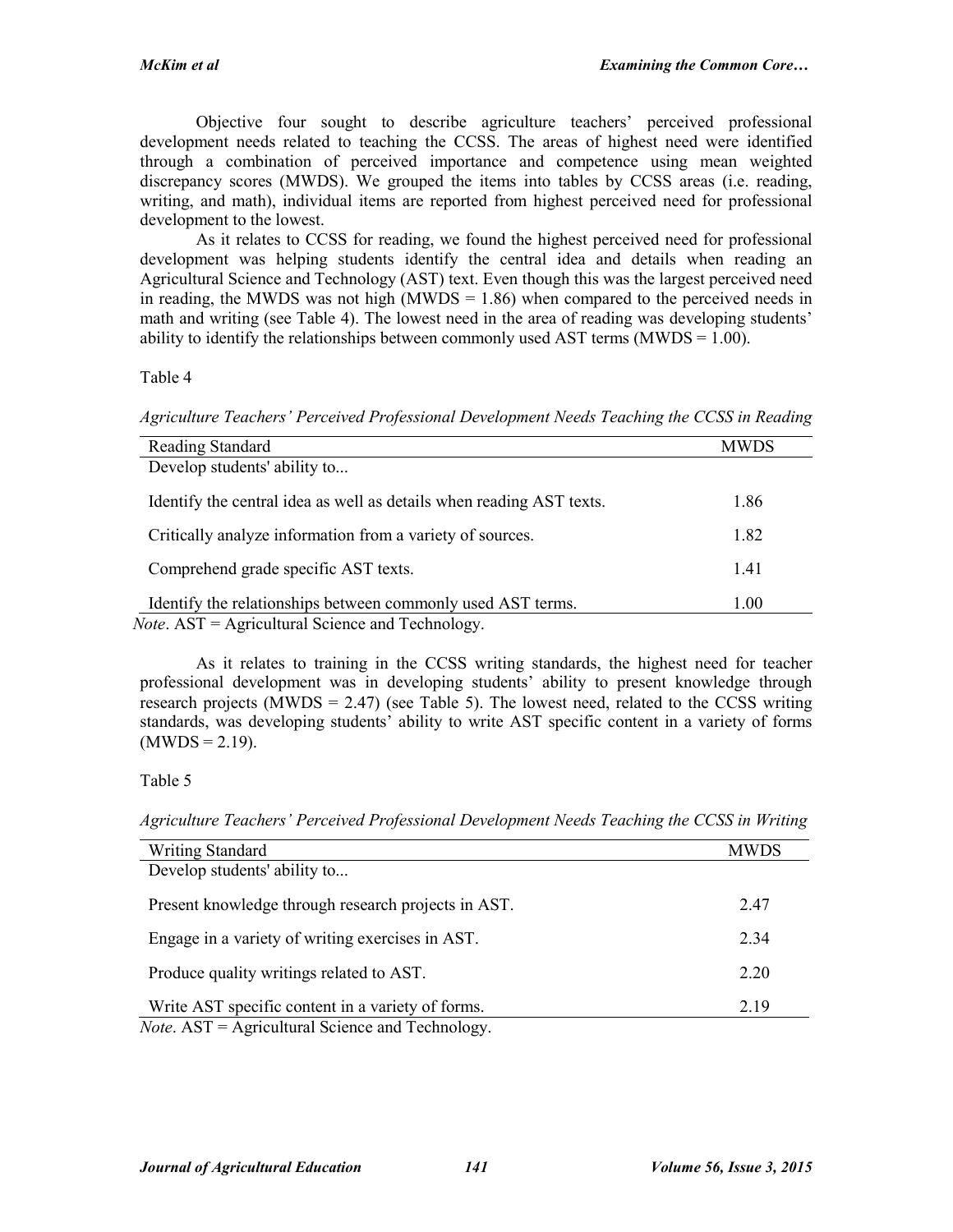Lastly, teachers were asked about the competence and importance related to the CCSS in mathematics (see Table 6). The highest need for professional development was in developing students' ability to identify the most efficient method for solving math problems in agriculture  $(MWDS = 2.64)$ , this was also identified as the highest perceived need throughout the CCSS needs assessment. The lowest identified need in mathematics was in developing students' ability to correctly solve AST related math problems (MWDS = 2.01).

#### Table 6

*Agriculture Teachers' Perceived Professional Development Needs Teaching the CCSS in Mathematics*

| <b>Mathematics Standard</b>                                                  | <b>MWDS</b> |
|------------------------------------------------------------------------------|-------------|
| Develop students' ability to                                                 |             |
| Identify the most efficient method for solving math problems in agriculture. | 2.64        |
| Construct viable arguments using mathematics.                                | 2.43        |
| Correctly solve AST related math problems.                                   | 2.01        |
| <i>Note.</i> AST = Agricultural Science and Technology.                      |             |

#### **Conclusions, Implications and Recommendations**

The CCSS in ELA and mathematics represent an effort to increase the achievement of students throughout the American education system. Our research sought to explore Oregon agriculture teachers' attitudes, current integration level, and professional development needs related to the CCSS. Research objective one examined teachers' familiarity with the CCSS. Results revealed a majority of teachers were familiar with both the ELA and mathematics CCSS. However, 20% of the respondents indicated they were not familiar with the CCSS in math and 13% indicated no familiarity with CCSS in ELA. While the CCSS are new, it is nevertheless disconcerting that there are agriculture teachers with no familiarity with these standards. As a discipline, agricultural education is often touted as a subject area that integrates traditional core subjects. If the goal of the CCSS is that all teachers integrate these standards in their classroom, the first step is all teachers must become familiar with the standards.

While objective one examined familiarity, objective two examined teachers' perceptions of the CCSS. Specifically, we sought to identify the extent to which agriculture teachers felt the CCSS would help improve their teaching. Overall, 76% of respondents agreed the CCSS would improve their teaching. Looking at the theory of planned behavior, attitude toward the behavior is a critical predictor of intention and behavior (Ajzen, 1991). Our results indicate the majority of teachers held a positive attitude about the incorporation of the CCSS into their teaching, a positive sign for full implementation of these standards. However, when considering preparedness to teach the CCSSS, approximately half the responding teachers (47%) indicated a need for additional training.

As schools look to implement the CCSS, school-based trainings may only target teachers of core subject areas. This may create a void in training, leaving agriculture teachers with few opportunities to explore the implementation of the CCSS. We recommend agriculture teacher educators fill this potential void by becoming familiar with and incorporating the CCSS into teacher preparation and in-service programs. This may help to address the current lack of CCSS professional development for practicing teachers. Based on the rate at which different states embrace the CCSS, future research should explore whether agricultural teachers are adequately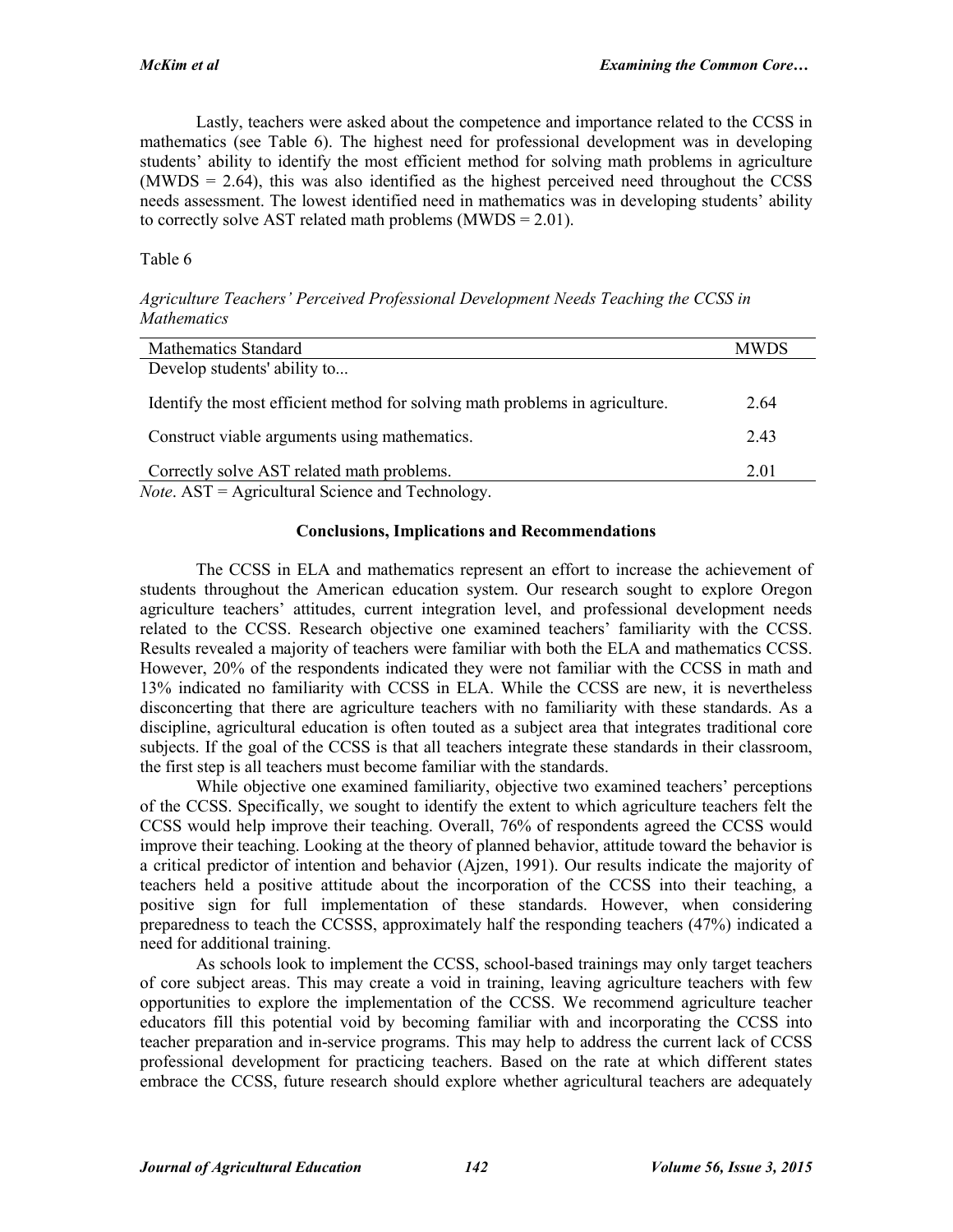trained to implement the CCSS and support the learning and testing associated with these standards.

Agriculture teachers indicated, in objective three, they do incorporate some areas of CCSS into their teaching practice. While this is encouraging, responding teachers also identified specific professional development need areas in objective four. Agriculture teachers indicated having lesser need in the areas of integrating reading and greater needs in the areas of writing and math integration. Overall, the greatest need areas were in developing students' ability to identify the most efficient method for solving math problems in agriculture, developing students' ability to present knowledge through research projects in agriculture science and technology, and developing students' ability to construct viable arguments using mathematics.

Our research suggests consideration should be given to the development of initial professional development opportunities related to math and ELA integration to ensure all teachers have an adequate understanding of the CCSS. Additionally, research should be conducted to determine professional development experiences that relate to an increase in teachers' perceptions of mathematics and ELA integration through the CCSS. We also acknowledge the dearth of available research examining agriculture teachers' perceptions related to the integration of math and ELA concepts. We recommend future research exploring agriculture teachers' perceptions, perhaps outside of the context of the CCSS, especially given the links between attitude toward behavior, behavioral intention (Ajzen, 1991), level of academic integration, and student success (Nolin & Parr, 2013; Park, 2012).

Given that research supports agricultural education as an effective context for the integration of math and ELA skills (Nolin & Parr, 2013; Park, 2012; Pearson et al., 2010); professional development opportunities related to the integration of these subject areas is warranted. Teachers are indicating a need, which agricultural teacher educators can fill through targeted workshops and in-service opportunities on mathematics and ELA skill integration. The theory of planned behavior identifies a link between attitudes and behavior (Ajzen, 1991), therefore as the CCSS were fully implemented in Oregon during the 2014-2015 school year, efforts must be made to provide professional development experiences that ensure all teachers understand the CCSS and how agricultural education can play a positive role in developing the mathematics and ELA knowledge of students. As a result of increased professional development, teachers may be better positioned to strengthen the skill sets of students and to advocate for the relevance of their program as a collaborating partner with the core academic subjects.

As this research indicates, Oregon agriculture teachers have a basic understanding and positive perception regarding the CCSS; however, this study also identified agriculture teachers may lack the tools and training to effectively teach to the CCSS. While the staying power of the CCSS has yet to be determined, it does present agricultural education with yet another opportunity to promote the relevance and importance of our discipline. As we look to the future and explore possibilities for enhancing agricultural education, the ability of our programs to support the curricular core subject areas and enhance test scores may be vital to our continued growth.

#### **References**

Achieve (2013). *Closing the expectations gap: 2013 annual report on the alignment of state K-12 policies and practice with the demands of college and careers.* Retrieved from http://www.achieve.org/files/2013ClosingtheExpectationsGapReport.pdf

Ajzen, I. (1991). The theory of planned behavior. *Organizational Behavior and Human Decision Processes, 50*, 179-211. doi: 10.1016/0749-5978(91)90020-T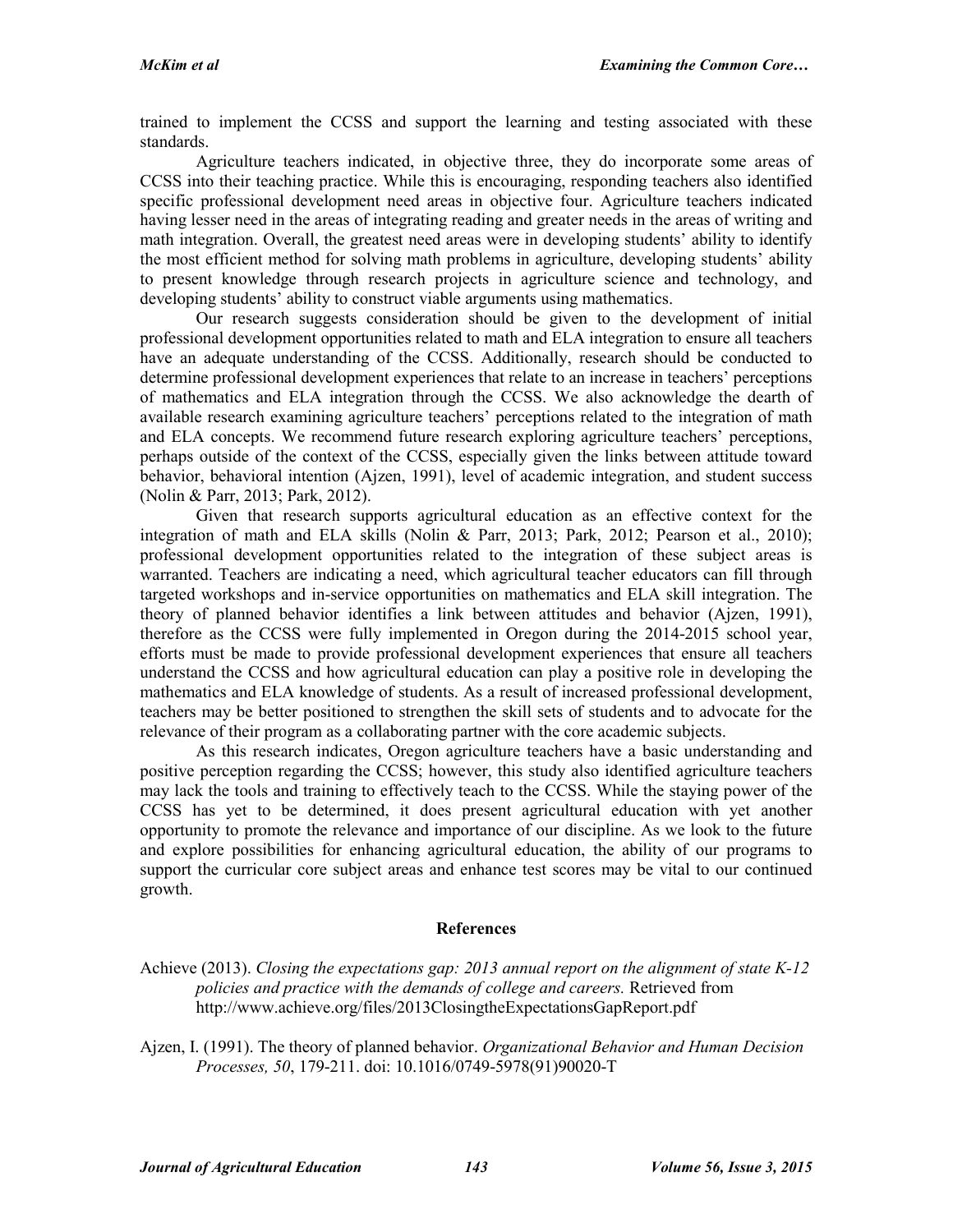- Ajzen, I., & Fishbein, M. (1980). *Understanding attitudes and predicting social behavior*. Englewood-Cliffs, NJ: Prentice-Hall.
- Borich, G. D. (1980). A needs assessment model for conducting follow-up studies. *Journal of Teacher Education, 31*(3), 39-42. doi: 10.1177/002248718003100310
- Common Core State Standards Initiative. (2010a). *Common Core state standards for English language arts & literacy in history/social studies, science, and technical subjects*. Retrieved from http://www.corestandards.org/assets/CCSSI\_ELA%20Standards.pdf
- Common Core State Standards Initiative. (2010b). *Common Core state standards for mathematics*. Retrieved from http://www.corestandards.org/assets/CCSSI\_Math%20Standards.pdf
- Dillman, D. A. (2000). *Mail and internet surveys: The tailored design method* (2nd ed.). Hoboken, NJ: John Wiley & Sons, Inc.
- Doerfert, D. L. (Ed.) (2011). *National research agenda: American Association for Agricultural Education's research priority areas for 2011-2015.* Lubbock, TX: Texas Tech University, Department of Agricultural Education and Communications. Retrieved from: http://aaaeonline.org/files/research\_agenda/AAAE\_NRA\_Priority\_4\_Meaningful\_Engag ed\_Learning.pdf
- Editorial Projects in Education Research Center [EPE]. (2013). *Findings from a national survey of teachers perspectives on the Common Core.* Retrieved from http://www.edweek.org/media/epe\_survey\_teacher\_perspctives\_common\_core\_2013.pdf
- Edwards, M. C., & Ramsey, J. W. (2004). Informal learning in science: Does agricultural education have a role? *Journal of Southern Agricultural Education, 54*(1), 86-99.
- Eisen, P., Jasinowski, J. J., & Kleinert, R. (2005). *2005 skills gap report: A survey of the American manufacturing workforce*. Retrieved from: http://www.doleta.gov/wired/files/us\_mfg\_talent\_management.pdf
- Kalme, N., & Dyer, J. E. (2000). Perceptions of Iowa secondary school principals toward agricultural education. *Journal of Agricultural Education, 41*(4), 116-124. doi: 10.5032/jae.2000.04116
- Kendall, J. S. (2011). *Understanding Common Core state standards.* Denver, CO: McREL.
- Lindner, J. R., Murphy, T. H., & Briers, G. E. (2001). Handling nonresponse in social science research. *Journal of Agricultural Education, 42*(4), 43-53. doi: 10.5032/jae.2001.04043
- Meeder, H., & Suddreth, T. (2012). *Common Core state standards & career and technical education: Bridging the divide between college and career readiness.* Washington, DC: Achieve. Retrieved from http://www.achieve.org/files/CCSS-CTE-BridgingtheDivide.pdf
- Miller, L. E., & Smith, K. L. (1983). Handling non-response issues. *Journal of Extension, 21*(5), 45-50.